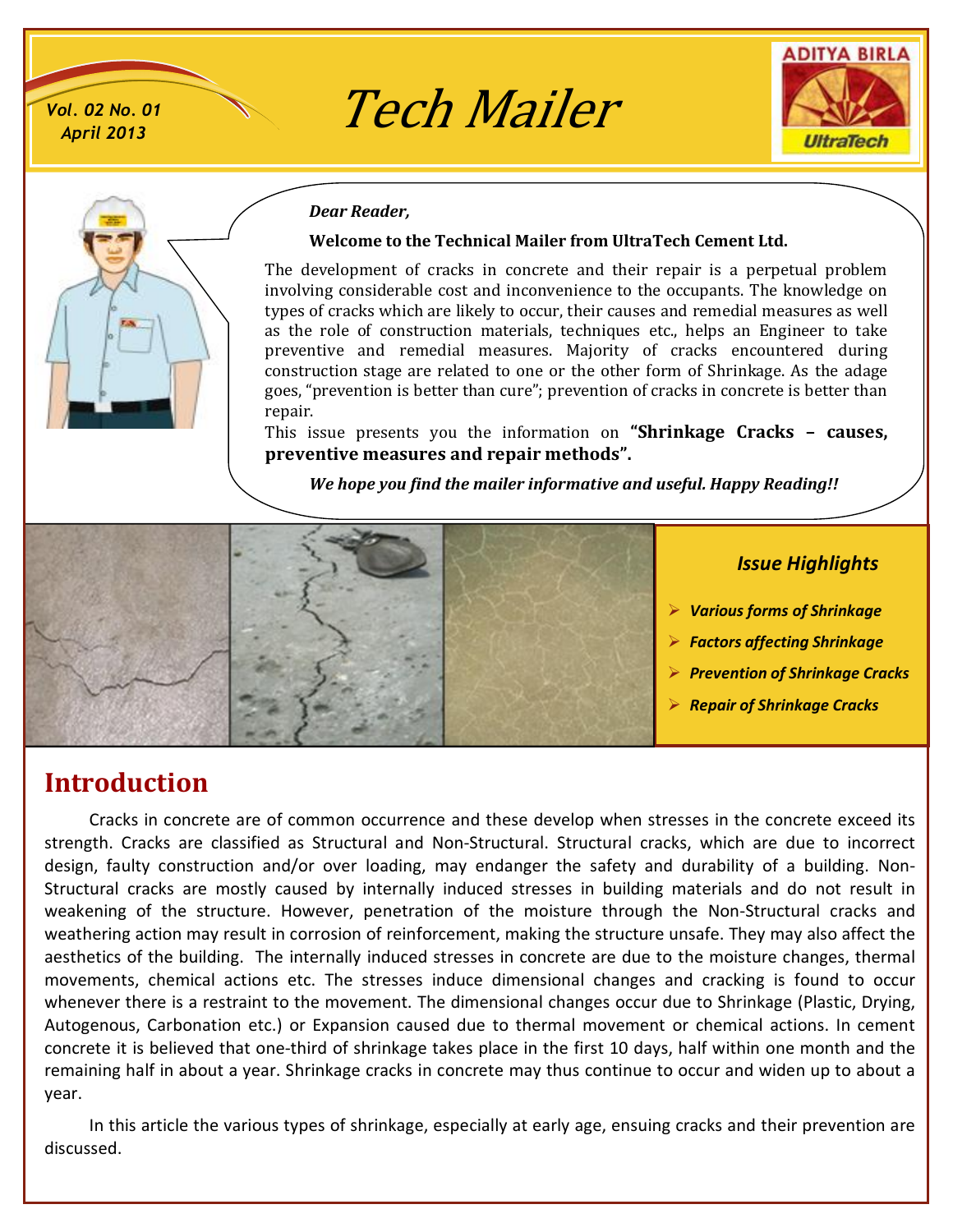## **Various forms of Shrinkage**

#### ÿ **Plastic Shrinkage**

After the fresh concrete has been placed in forms, concrete undergoes a volumetric contraction while it is in plastic state (before the concrete has set). This is known as Plastic Shrinkage, Pre hardening or Pre-setting shrinkage. This Plastic shrinkage sometimes results in the formation of Cracks. This happens if concrete surface loses bleed water faster than the rate of bleeding. Quick drying of concrete at the surface results in shrinkage and as

concrete in plastic state cannot resist any tension, short cracks develop. These cracks occur within a few hours (i.e. between one – two hours) of placing concrete, although often they may not be noticed until at least the next day.

These cracks usually are parallel to one another and are spaced 0.3m to 1m apart. These cracks may be as much as 5cm to 10cm in depth and upto 3mm in width. At the surface, the cracks are wider and taper down rapidly. They do not extend to free edges of the concrete, as there is no restraint to contractions there and hence no tensile stresses are developed in concrete.



## ÿ **Plastic Settlement**

The cracks due to Plastic Settlement are commonly mis-understood to be due to shrinkage. Plastic Settlement cracks occur when there is a relatively high amount of bleeding and some form of obstruction (e.g. reinforcement bars, tie bolts of formwork, large aggregate particles etc.,) to the downward



settlement of the solids. These obstructions 'break the back of concrete' and generate voids under their 'belly' as shown. As a result, cracks are formed directly over formwork tie bolts or over the reinforcement near top of a section due to the



arching of concrete over the obstacle causing tension in concrete. These cracks are typically found along the line of reinforcement or over obstacles. The amount of settlement tends to be proportional to the depth of concrete, i.e., the deeper the section, the greater the settlement. At lines of changes of section, e.g., at a beam/slab junction, the differential amount of settlement can lead to cracks forming at the surface.

## ÿ **Drying Shrinkage**

After hardening, concrete starts drying. The excess water (not consumed for hydration) leaves the system

causing contraction or shrinkage. This excess water, called water of convenience would have been added to get adequate workability and finishability. The loss of free water contained in hardened concrete, does not result in any appreciable dimension change. It is the loss of water held in gel pores that causes the change in the volume. Under drying conditions, the gel water is lost progressively over a long time, as long as the concrete is kept in drying conditions. Cement paste shrinks more than mortar and mortar shrinks more than concrete. Concrete made with smaller



size aggregate shrinks more than concrete made with bigger size aggregate. The magnitude of drying shrinkage is also a function of the fineness of gel. The finer the gel the more is the shrinkage.

The shrinkage that takes place after the concrete has set and hardened is called Drying Shrinkage and most of it takes place in the first few months. Any restraint to this contraction causes tensile stresses to develop in concrete causing cracks. A very small part of this shrinkage can be recovered on immersion of concrete in water. The rate of this shrinkage is time dependent. 15 – 30% of total shrinkage (after say 20 years) occurs in two weeks, 40 – 70% in three months and 66 – 80% in one year.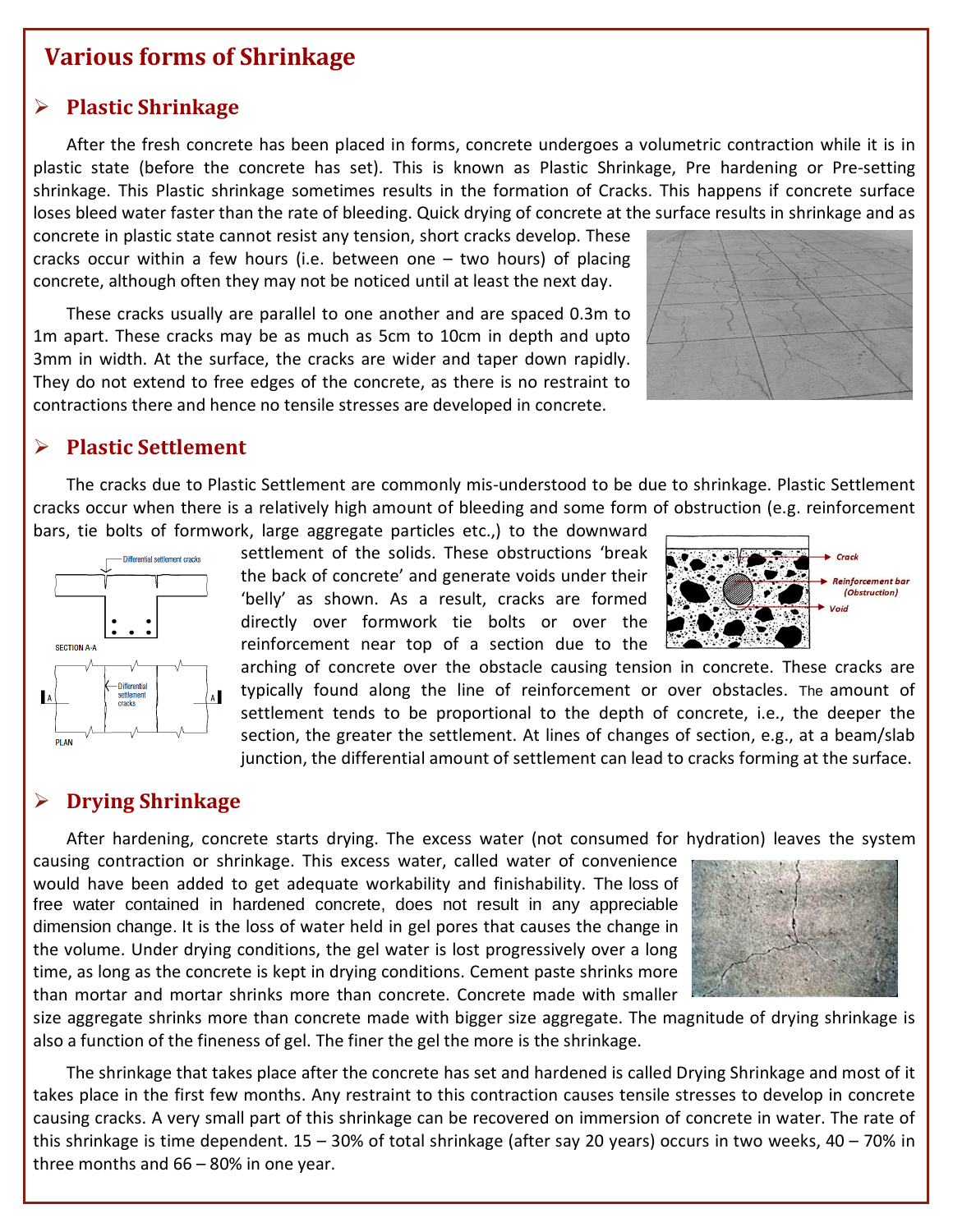#### ÿ **Autogenous Shrinkage**

Autogenous shrinkage is an important phenomenon in young concrete. This is found to occur even when no moisture movement from or into the paste is allowed. At low water/cement ratios, less than about 0.42, all the

water is rapidly drawn into the hydration process and the demand for more water creates very fine capillaries. The surface tension within the capillaries causes Autogenous shrinkage (sometimes called chemical shrinkage or self-desiccation) which can lead to cracking. This is most often observed at a water-cement ratio below 0.30.Figure shows the reduction in volume due to this phenomenon.

The contribution of autogenous shrinkage has previously been viewed as "insignificant" in typical concrete mixtures due to the dominant role of drying shrinkage. In recent years the increasing use of high performance concretes has led to the re-introduction of



autogenous concerns as the mixtures are using more "special" cements and multiple admixtures while reducing water. It is a problem often associated with high-strength concretes which typically contain high cement content and low water-cement ratio. This shrinkage occurs in the interior of large concrete mass and tends to increase at higher temperature. The magnitude of the shrinkage is found to further increase if silica fume has been used in the concrete mixture.

Autogenous shrinkage can be important when in situ concrete is placed over older concrete as in various forms of hybrid construction. Eurocode 2 states that autogenous shrinkage 'should be considered specifically when new concrete is cast against hardened concrete' and suggests that the shrinkage strain will be 2.5 ( $f_{ck}$  – 10) x 10<sup>-6</sup>, where  $f_{ck}$  is the cylinder strength of the concrete.

*Note that autogenous shrinkage is different from and additional to conventional drying shrinkage, which will start when water curing ceases.*

## ÿ **Thermal Shrinkage**

Solids expand on heating and contract on cooling. The strain associated with temperature will depend on the co-efficient of the thermal expansion of the material and the magnitude of temperature drop or rise. Except under extreme climatic conditions, ordinary concrete structures suffer a little or no distress from changes in ambient temperature. However, in massive structures the combination of heat produced by cement hydration and relatively poor heat dissipation conditions results in a large rise in concrete temperature within a few days after placement. Subsequently, cooling to the ambient temperature often causes thermal shrinkage and may induce a tensile stress in the concrete resulting in cracks. Hence to ensure the concrete structures free of cracks, efforts are made to control the peak temperature through selection of proper materials mixed proportions, curing conditions and construction practice.

## ÿ **Carbonation Shrinkage**

Carbonation is the reaction of  $CO<sub>2</sub>$ , which is present in the atmosphere with hydrated cement. The  $CO<sub>2</sub>$ in presence of moisture forms carbonic acid that reacts with calcium hydroxide - Ca(OH)<sub>2</sub>, a product of hydration to form Calcium Carbonate (CaCO<sub>3</sub>). Carbonation shrinkage is probably caused by the dissolution of crystals of calcium hydroxide and deposition of calcium carbonate in its place. As the new product is less in volume than the product replaced, shrinkage takes place. The carbonation proceeds from the surface of concrete inwards, but does so extremely slowly. The actual rate of carbonation depends on the permeability of the concrete, its moisture content and on the CO<sub>2</sub> content and relative humidity of the ambient medium. Concrete made with high water-cement ratio and inadequately cured will be more prone to carbonation i.e. there will be a greater depth of carbonation. The carbonation also results in increased strength and reduced permeability. However, it reduces the alkalinity of concrete that gives protective coating to the reinforcement against corrosion. If the depth of carbonation reaches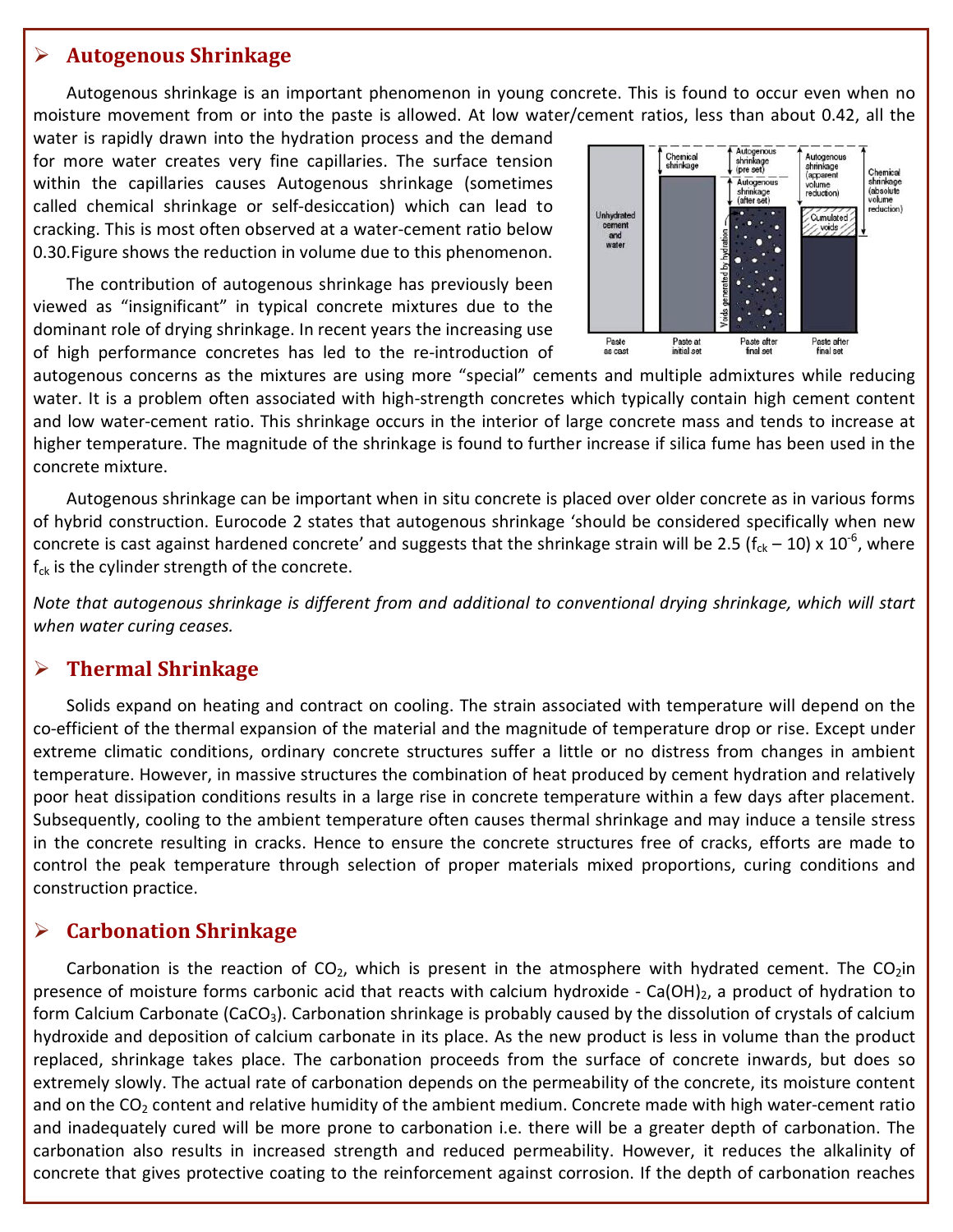upto the reinforcement, the reinforcement is liable to corrode. When the shrinkage is restrained partly or fully due to internal (i.e. aggregates or reinforcement) or external restraints, tensile stress are developed in concrete leading to the development of cracks. The extent of carbonation can be determined by treating a freshly broken surface with phenolphthalein. The carbonated portion is un-coloured, while the free calcium hydroxide turns to pink colour.

The ill effects of carbonation shrinkage can be mitigated by making the concrete denser and providing adequate cover to the reinforcement.

## ÿ **Crazing**

Crazing is the development of fine random cracks on the surface of the concrete caused by shrinkage of the surface layer. These cracks do not affect the structural integrity of concrete but may lead to subsequent deterioration of the concrete. The cracks are shaped like irregular hexagon and are typically not more than 50 to 100 mm across. They are rarely more than few millimeters deep and are more noticeable on steel troweled surfaces. They generally occur in the over



floated or over troweled surface layers of concrete slabs and in the formed surfaces of concrete.

Generally craze cracks develop at an early age and are apparent the day after placement. The crazing is more prominently seen when the surface is wet.

The generally observed reasons for appearance of Crazing cracks are

- · Poor or inadequate curing.
- · Too wet a mix, excessive floating, the use of a jitterbug or any other procedure which depresses the coarse aggregate and produces an excessive concentration of cement paste and fines at the surface.
- · Finishing while there is bleed water present on the surface or the use of steel trowel at a time when the smooth surface brings up too much water and cement fines. The use of a darby or bull float while bleed water is present will produce a high water-cement ratio at the surface, which makes the slab more susceptible to crazing
- · Sprinkling cement on the surface to dry up bleed water. This concentrates fines on the surface.
- · Occasionally carbonation of the surface can cause crazing.

# **Factors affecting Shrinkage**

The initial shrinkage in concrete depends on number of factors, e.g. Cement and water content, size of aggregates and aggregate-cement ratio, excessive fines, use of admixtures, composition of cement, temperature, humidity and curing etc., which are described briefly below:

- · **Cement Content:** The drying shrinkage is more with rich mixes having greater amount of cement. On the other hand, shrinkage is less when the concrete has large volume of aggregates.
- · **Water Content:** The shrinkage is greater with the concrete having high water content (high water-cement ratio). It implies that dry mix has lesser shrinkage than a wet mix.
- · **Aggregates:** By using the graded, largest possible maximum size of aggregates in concrete, the water required for the desired workability is reduced and such concretes exhibits lesser shrinkage because of reduction in porosity of hardened concrete. Shrinkage can be reduced by about 50% by increasing the volume of aggregates by 10%.

For the same cement-aggregate ratio shrinkage of sand mortars is 2-3 times that of concrete using 20mm maximum size of aggregate and 3-4 times that of concrete using 40mm maximum size aggregate.

Concretes having excessive fines will have greater shrinkage than those of having just adequate amount of fines needed for good grading. Over-sanded mixes of concrete exhibit higher shrinkage.

**Presence of excessive Fines (Silt, Clay and dust):** Presence of silt, clay and dust in aggregates has significant effects on shrinkage of concrete. These finer particles increase the specific surface area of the aggregates and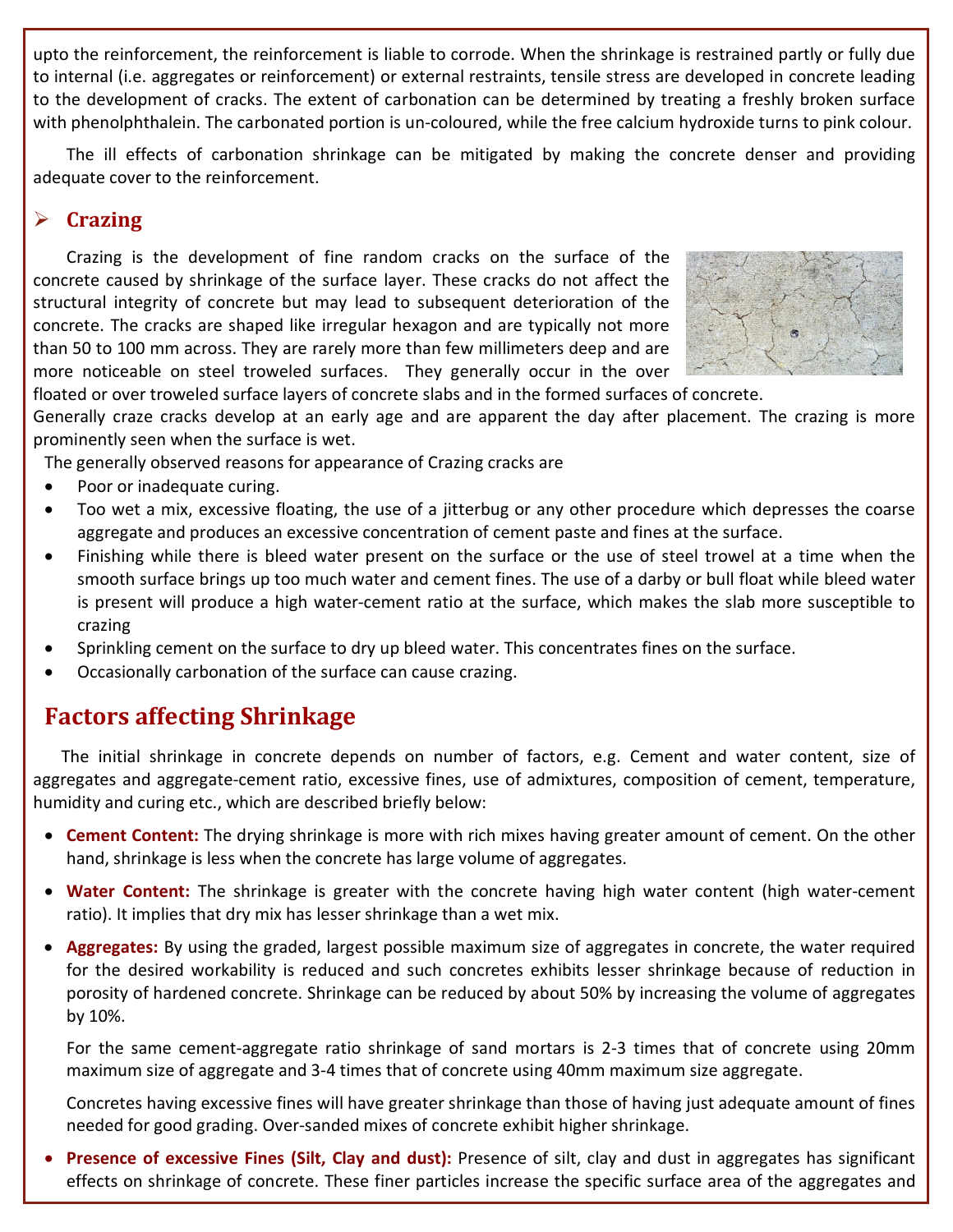consequently the water requirement. IS 383-1970, lays more emphasis on cleanliness of aggregates and stipulates that the fines in aggregates should not exceed by 3% for Coarse as well as uncrushed fine aggregate.

- · **Admixtures:** Admixtures that decrease the water requirement of concrete decrease the shrinkage of concrete and vice-versa. Use of Calcium chloride as accelerator in concrete appreciably increases the shrinkage upto 50% with 0.5 to 2% addition. When a part of cement is replaced with lime, shrinkage is reduced.
- · **Composition of Cement:** The shrinkage is less for cements having greater proportions of Tri-Calcium Silicate and lower proportion of Alkalies like Sodium and Potassium oxides. Rapid Hardening cement has greater shrinkage than Ordinary Portland Cement.
- · **Temperature and Humidity:** The temperature of fresh concrete influences the water requirement of the concrete and thus its shrinkage. For example, if the temperature of concrete gets lowered from 38<sup>o</sup>C to 10<sup>o</sup>C, the water requirement per  $m<sup>3</sup>$  of concrete for the same slump is reduced to the extent of about 25 liters per cubic meter of concrete. In a tropical country like India, concrete in mild winter months would have much less tendency for cracking than that done in hot summer months. In hot weather, use of warm aggregates and warm water should be avoided in order to keep the temperature of the fresh concrete low.

The shrinkage is less in areas where the relative humidity of ambient air is high, e.g. Coastal areas. Low relative humidity may also cause Plastic shrinkage cracks.

· **Curing:** Curing plays an important part in limiting shrinkage. If proper curing is started as soon as initial set has taken place and is continued for at least 7-10 days, drying shrinkage can be comparatively reduced, because when concrete is hardening under moist environment initially there will be some expansion which offsets a part of subsequent shrinkage.

# **Prevention of Shrinkage Cracks**

#### **Plastic Shrinkage:**

- $\triangleright$  The fresh concrete should be protected from direct sunrays and strong winds for at least 24 hours.
- $\triangleright$  Where feasible, carry out the concreting works during early hours of the day.
- $\triangleright$  Concrete should not be placed on dry subgrade. It should be made wet by sprinkling water before the concrete is placed.
- $\triangleright$  Avoid use of warm water and warm aggregates in order to keep the temperature of fresh concrete low.
- $\triangleright$  Dampen the subgrade and formwork, ensuring that any excess water is removed prior to placing concrete.
- $\triangleright$  Keep the aggregates under shade. In hot weather, lower the temperature of the fresh concrete by using chilled mixing water or replacing some of this water with crushed ice.
- $\triangleright$  The concrete should be placed and finished fast.
- $\triangleright$  Cover the freshly placed concrete with tarpaulins or plastic sheet to prevent evaporation of bleed water.
- $\triangleright$  Start curing as soon as possible after placing of concrete but before the surface water-sheen fully disappears.
- $\triangleright$  The use of sufficient proportions of synthetic or steel fibers in concrete can provide improved control of plastic cracking.

#### **Plastic Settlement:**

- $\triangleright$  Use mixes with lower bleeding characteristics e.g., lower slump and more cohesive mixes.
- $\triangleright$  Wet the subgrade before placing concrete to avoid excessive water loss from the base of the concrete.

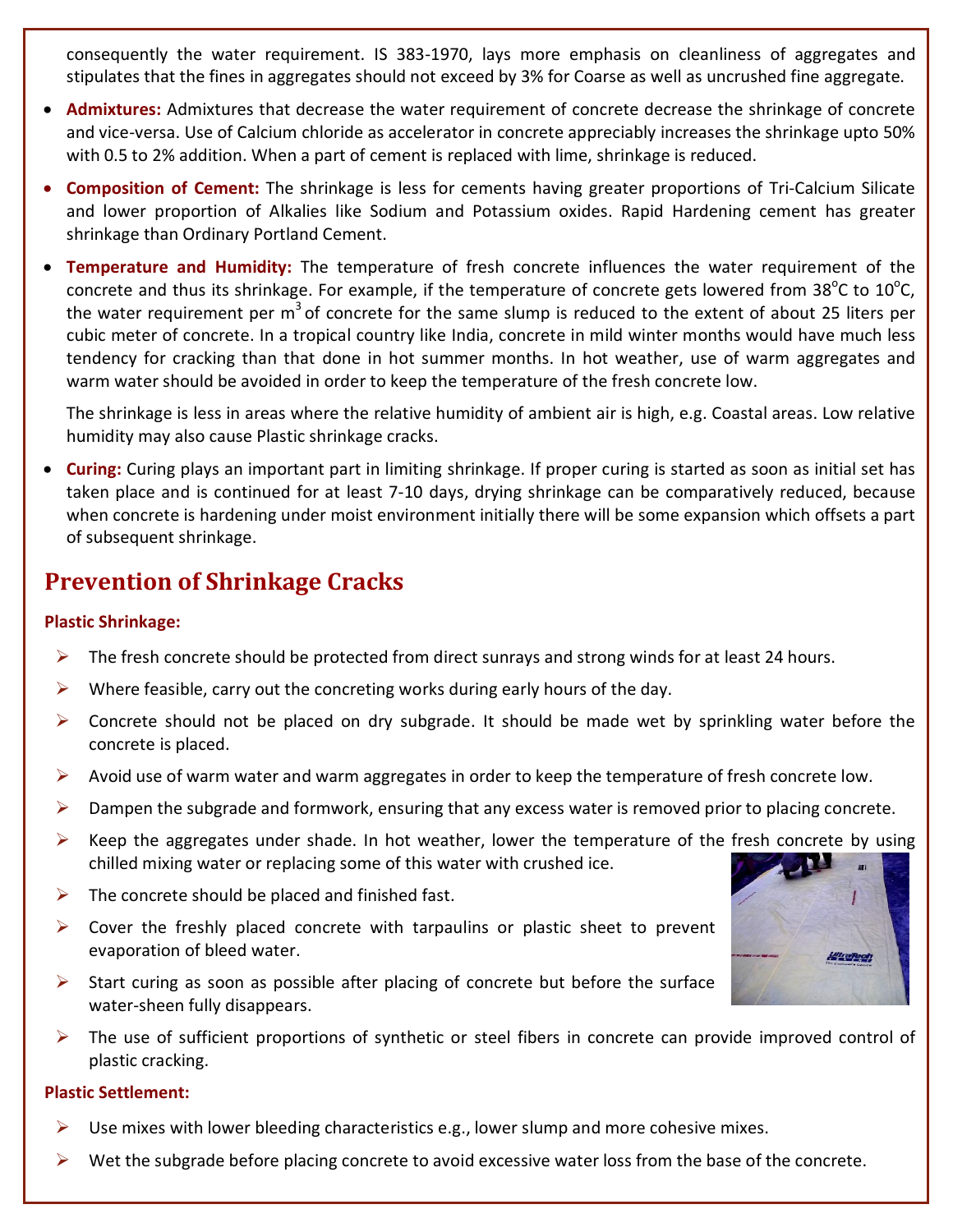- $\triangleright$  Increase the ratio of cover to reinforcing bar diameter, i.e., by increasing the cover or decreasing the size of the bars.
- Reduce obstruction to settlement.
- $\triangleright$  Avoiding the use of retarding admixtures is sometimes suggested as a way of minimizing plastic settlement cracking, but in hot weather the benefits of their use outweigh the disadvantages.
- $\triangleright$  Set all formwork accurately and rigidly so that it will not move during concrete placement.
- $\triangleright$  Place concrete in deep sections first (including columns) and let it settle prior to placing and compacting the top layers (ensuring that the two layers blend together).
- $\blacktriangleright$  Fully compact the concrete.
- $\triangleright$  Cure the concrete promptly and properly.

## **Drying Shrinkage:**

- $\triangleright$  Use minimum water content (consistent with placing and finishing requirements). To compensate for the reduction in workability, plasticizers can be used.
- $\triangleright$  Use the highest possible aggregate content and largest possible maximum aggregate size.
- $\triangleright$  Use concrete with workability as low as is compatible with ease of placing and achieving full compaction.
- $\triangleright$  Do not use admixtures known to increase drying shrinkage, e.g., those containing calcium chloride.
- $\triangleright$  Provide adequate and early curing to exposed surfaces, particularly on large flat areas.
- $\triangleright$  Eliminate external restraints as much as possible, particularly by providing movement joints wherever applicable.
- $\triangleright$  Provide reinforcement steel at closer spacing (generally 15cm in slabs) in order to control crack width.

#### **Autogenous Shrinkage**

- $\triangleright$  Consider a higher content of supplementary cementitious material like Fly ash and Ground granulated blast furnace Slag (GGBS) in the concrete mix
- $\triangleright$  Keep the surface of the concrete continuously wet; conventional curing by sealing the surface to prevent evaporation is not enough and water curing is essential.
- $\triangleright$  Consider addition of shrinkage-reducing admixtures more commonly used to control drying shrinkage,
- $\triangleright$  Consider addition of saturated lightweight fine aggregates

## **Crazing**

- $\triangleright$  Start curing the concrete as soon as possible. The surface should be kept wet by either flooding with water or covering with wet burlap and keeping moist for a minimum of 3 days.
- $\triangleright$  Use of moderate slump (75mm to 125mm), air-entrained concrete. Higher slump (up to 150 to 180mm) can be used, provided the mixture is designed to produce the required strength without excessive bleeding and segregation.
- $\triangleright$  Air entrainment helps to reduce the rate of bleeding of fresh concrete and thereby reduces the chance of crazing.
- $\triangleright$  Never sprinkle or trowel dry cement or a mixture of cement and fine sand into the surface of the plastic concrete to absorb bleed water. Remove bleed water by dragging a hose pipe across the surface.
- $\triangleright$  DO NOT perform any finishing operation while bleed water is present on the surface.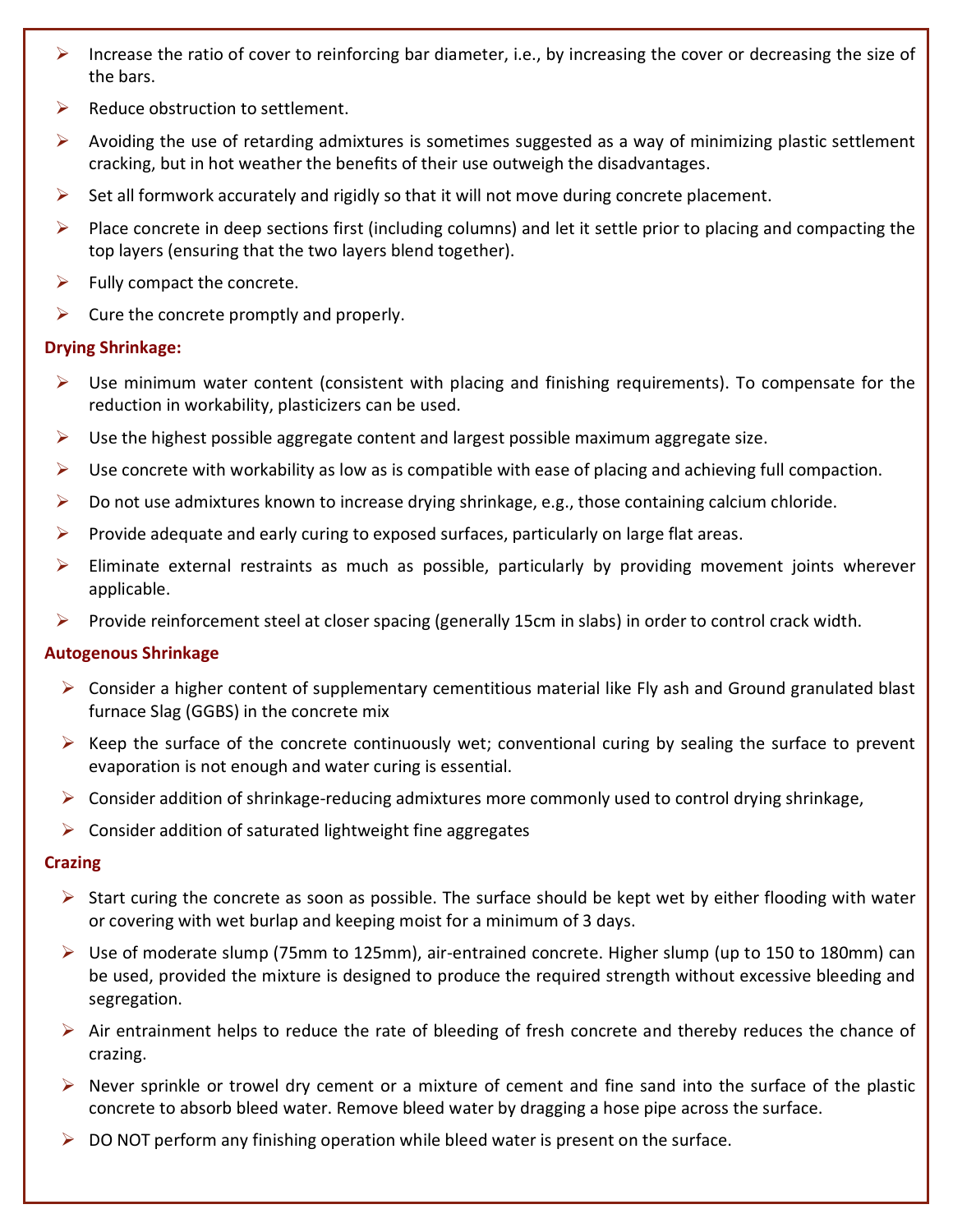# **Repair of Shrinkage Cracks:**

Successful long-term repair procedures must address the causes of the cracks as well as the cracks themselves.

#### · **Before hardening of concrete**

The Plastic shrinkage/Plastic Settlement may be repaired in plastic state by reworking the concrete surface using surface vibrators to close the cracks over their full depth and then completed by surface finishing. Careful timing is essential to ensure the concrete re-liquefies under the action of the vibrator and that the cracks close fully. If only re-trowelling is done, it may just form a skin (which can fracture with subsequent shrinkage, thermal or traffic impacts) over the cracks but not close them.

#### · **After hardening of concrete**

The key feature for successful crack repair is an understanding of the causes of cracking and also whether cracks are dormant or active.

- $\rightarrow$  **Dormant cracks** are stable and future movements are not anticipated or in other words, unlikely to open, close or extend further. E.g., cracking caused by drying shrinkage and thermal shrinkage will be active cracks at the beginning but eventually stabilize and become dormant.
- $\rightarrow$  Active (Live) cracks are expected to experience further movement and growth i.e., likely to open up. e.g., cracks resulting from continuing foundation settlement, cracks acting as contraction and expansion joints etc.

The first (and most important) step of repair is to prepare the surface to be repaired by cleaning it from loose particles, laitance, dirt, grease and paint, which interfere with the bonding. This can be done by wire brushing, grinding, sand blasting, water blasting etc.

The plastic shrinkage/settlement cracks after the concrete has hardened can be repaired by brushing cement grout into the cracks. This should be done as soon as possible after the concrete has hardened. Injecting lowviscosity polymers are preferable though not necessary.

#### **Repair of Dormant Cracks:**

Epoxy resins are most commonly used for injecting and sealing the dormant cracks. Some of these epoxy resins (monomers) can penetrate cracks as fine as 0.01mm. These materials provide an excellent adhesion to fresh and hardened concrete. Polyester resins and synthetic latex have also been used.

Cracks on horizontal surfaces can be sealed by opening a slight V on the upper surface and pouring the repair material into the crack, either starting at the middle and working towards the ends or starting at one end. Low viscosity urethanes, high-molecular-weight methacrylates (HMWA) and epoxies can be used to 'gravity fill' cracks with widths from 0.02mm-2mm. Lower viscosity materials are used to fill narrower cracks.

Polyurethane resins can be used to seal wet and leaking cracks as narrow as 0.05mm. This repair option is primarily used to stop water leaks and consists of injecting a reactive resin into cracks that combines with water to form an expanding gel that chokes off the leak and seals the crack. This repair option is a permanent repair and works with either active or dormant cracks.

Fine surface cracks in slabs and pavements can be repaired using bonded overlays or surface treatments if the cracks are dormant and not full-depth. Thin overlays consist of polymer-modified cement, silica fume mortars and surface treatments consisting of low solids and low viscosity resin-based systems.

#### **Repair of Live Cracks:**

These cracks should be treated as if they are the moving joints. They should cater for the anticipated potential movement. A suitable dimensioned recess should be cut along the line of the crack and then sealed with appropriate sealant materials such as mastics, thermoplastics and elastomers depending on the anticipated amount of movement.